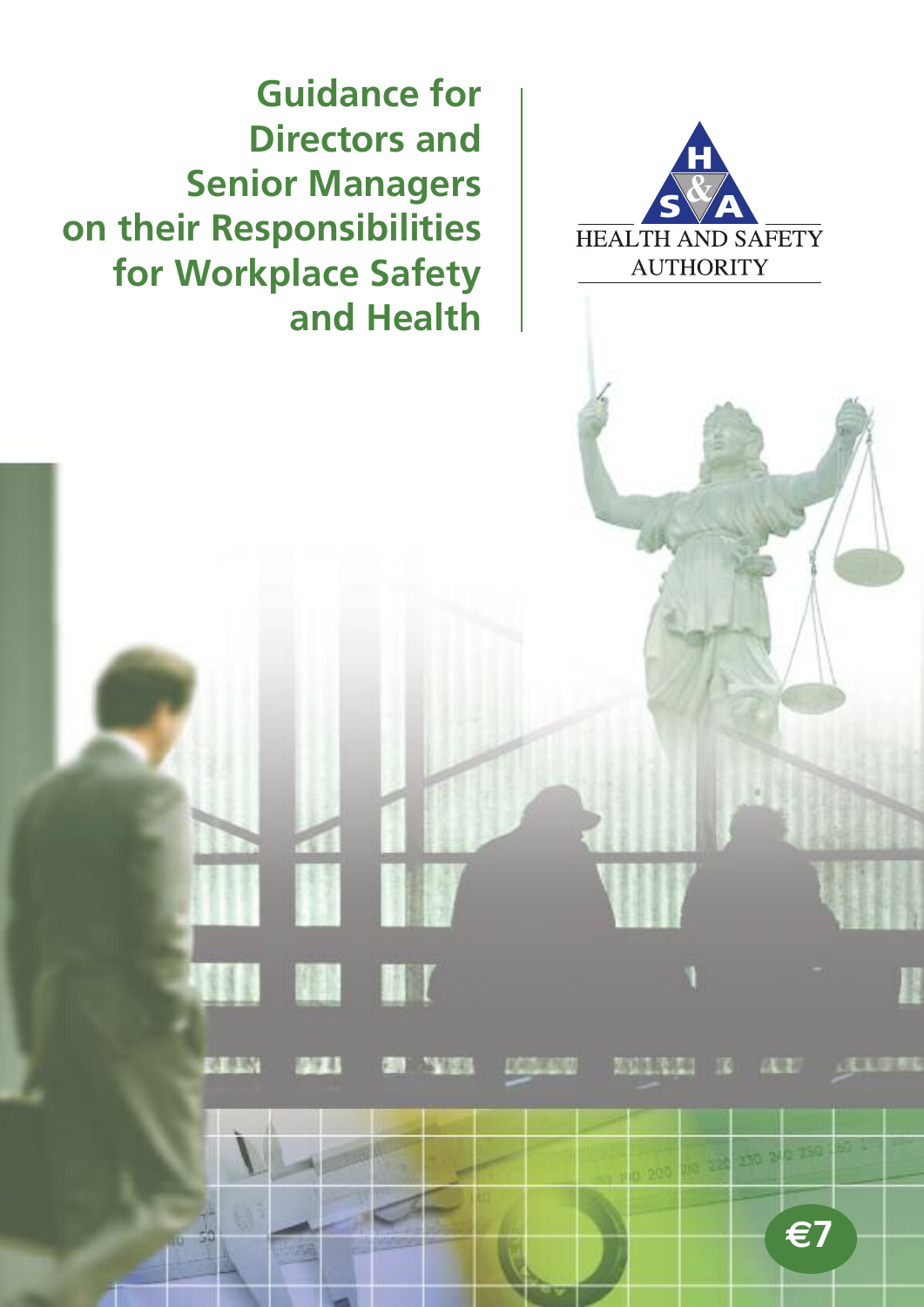

# **Guidance for Directors and Senior Managers on their Responsibilities for Workplace Safety and Health**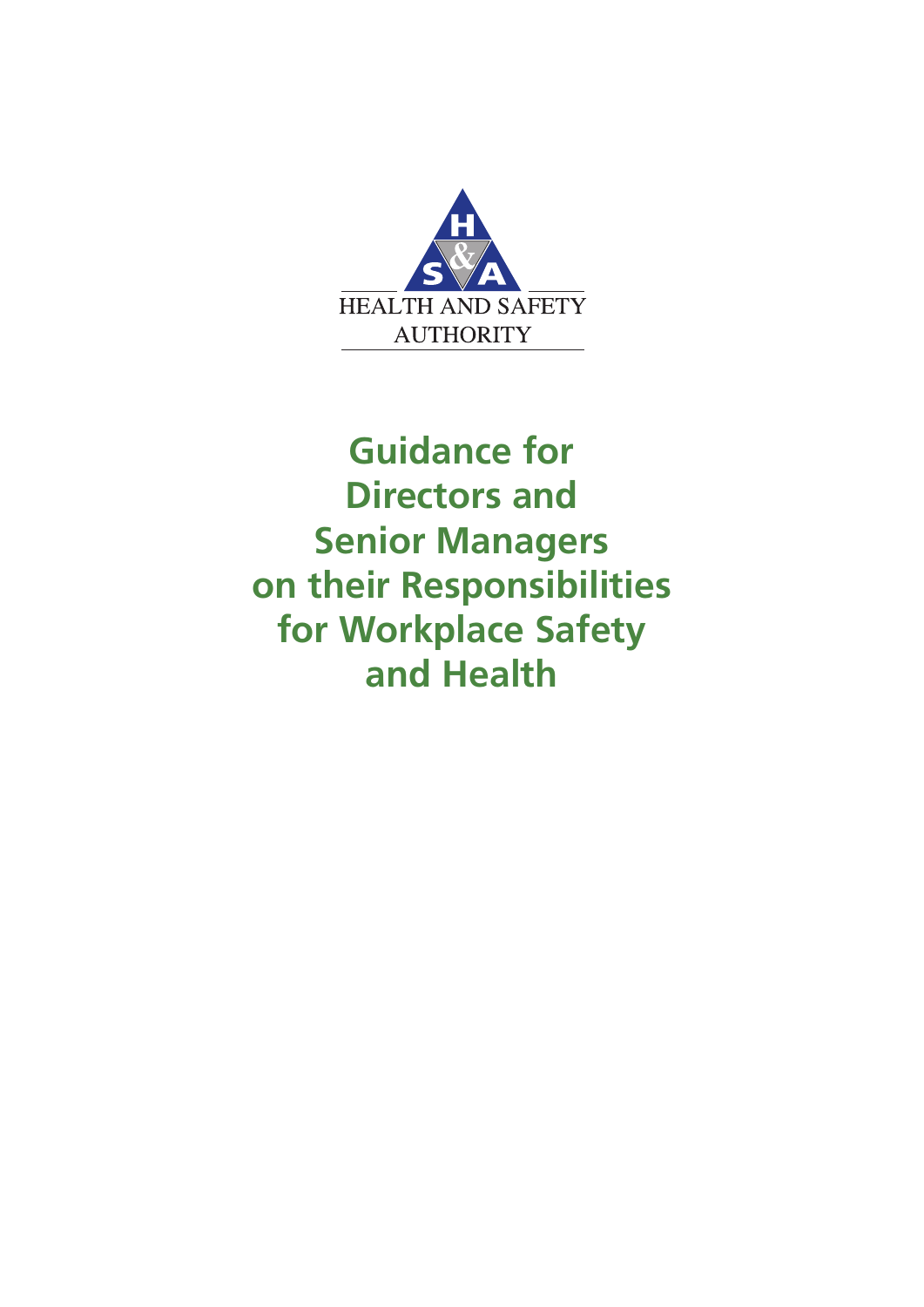Guidance for Directors and Senior Managers on their Responsibilities for Workplace Safety and Health

Published in October 2007 by the Health and Safety Authority, The Metropolitan Building, James Joyce Street, Dublin 1.

©All rights reserved. No part of this publication may be reproduced, stored in a retrieval system, or transmitted in any form or by any means, electronic, mechanical, photocopying, recording or otherwise, without the prior permission of the Health and Safety Authority.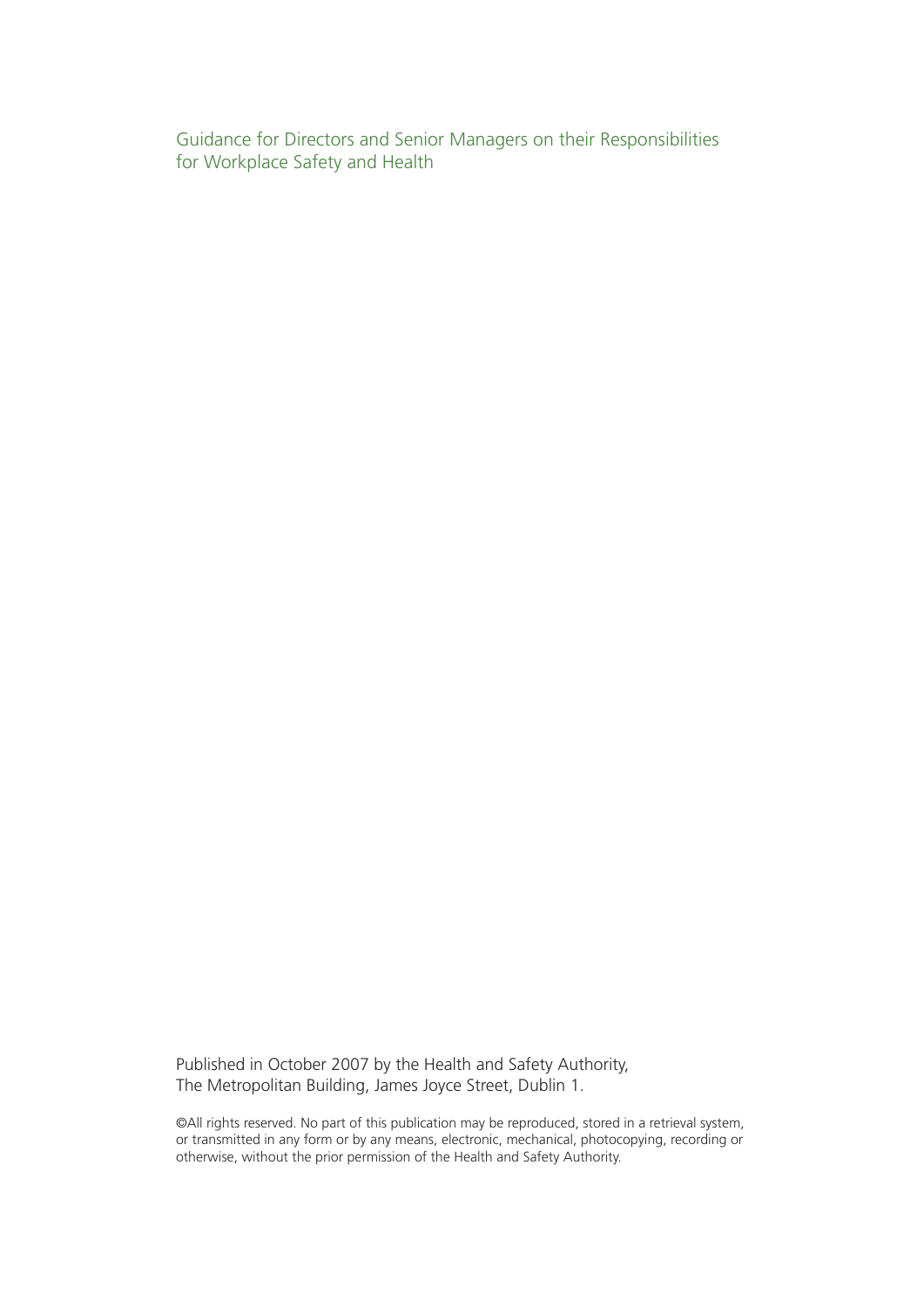## **Contents**

| 1. Who is this guidance aimed at?                                                                                        | 4              |
|--------------------------------------------------------------------------------------------------------------------------|----------------|
| 2. Why manage safety and health at work?                                                                                 | 5              |
| 2.1 The liabilities of directors and officers of undertakings<br>2.2 Protecting your undertaking's reputation and assets | $\frac{5}{7}$  |
| 3. Creating a positive safety and health culture                                                                         | 8              |
| 4. Organising safety and health                                                                                          | 9              |
| 4.1 The importance of risk assessments and safety statements                                                             | 9              |
| 4.2 Collective responsibility for directors and senior managers                                                          | 9              |
| 4.3 Setting the best standards<br>4.4 Organisational structures                                                          | 11<br>12       |
|                                                                                                                          |                |
| 5. Carrying out safety and health monitoring                                                                             | 1 <sub>3</sub> |
| 5.1 Implementing the safety statement                                                                                    | 13             |
| 5.2 Assessing safety and health performance                                                                              | 13             |
| 5.3 Directors' roles and responsibilities for safety and health                                                          | 15             |
|                                                                                                                          |                |
| <b>References</b>                                                                                                        | 16             |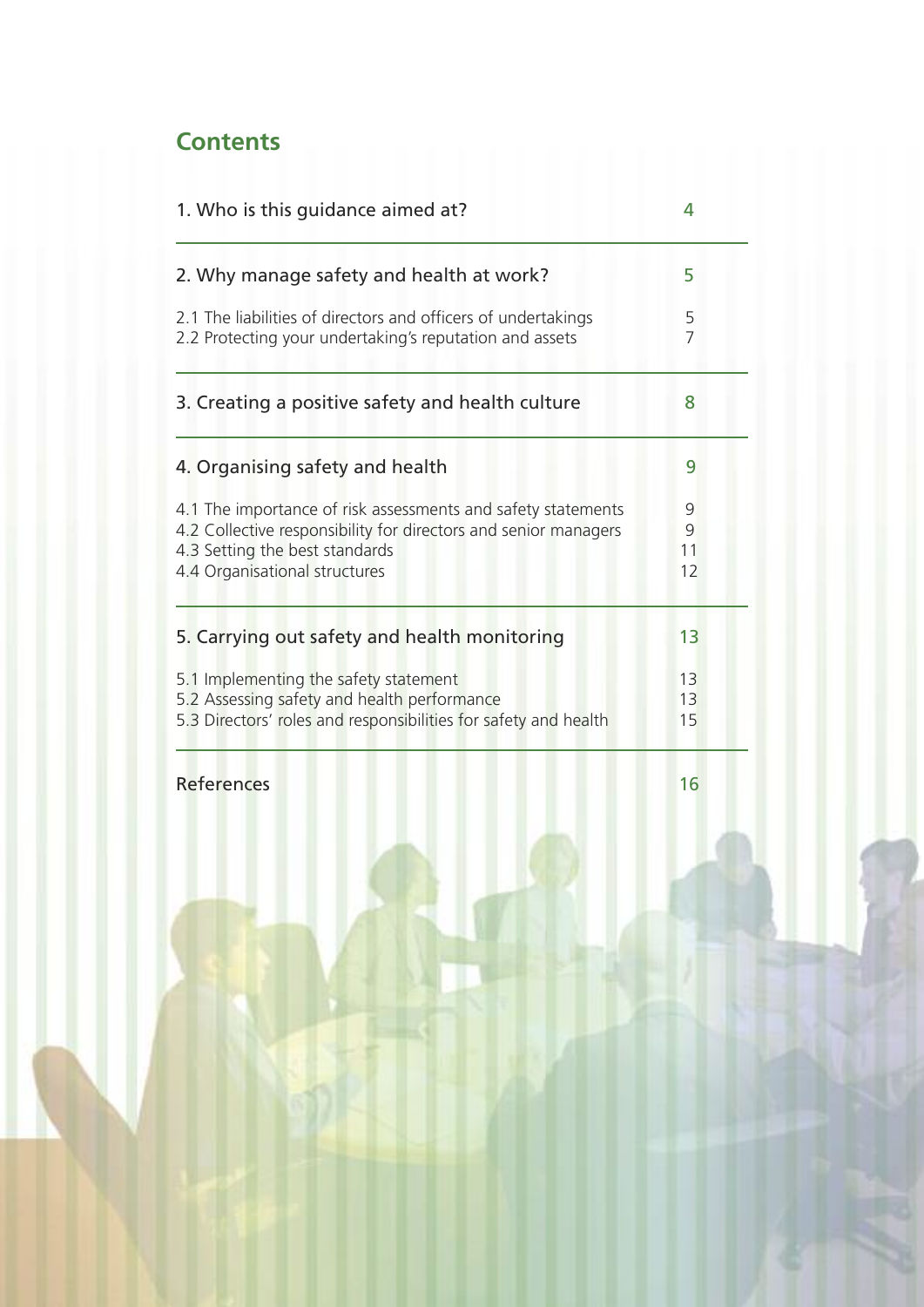

### **1. Who is this guidance aimed at?**

This quidance is aimed at executive and non-executive directors<sup>1</sup> of all types of workplace in both the private and public sectors, at officers of undertakings<sup>1</sup>, at board chairmen and board members, at senior managers and at any other managers who are responsible for directing workers while at work and work activities. It will help these office-holders to protect their employees, customers and those members of the public who may be affected by what they do in the workplace by ensuring that the safety and health risks arising from work activities are properly managed.

When this guidance refers to 'safety and health' it means the safety, health and welfare of workers and others while at work or while in the workplace.

The definition of 'undertaking' in the 2005 Act is all embracing and covers all types of work and corporate structures that may exist.

Where the word 'director' is used in this document it should be read as including 'director' as defined and normally used and the equivalent roles in organisations that have governance structures other than boards and directors. It is also intended to include the owners or managers of small businesses, sole traders, etc. Many small to medium-sized enterprises (SMEs) operate different management and governance structures to those of larger undertakings and corporations. However, all workplaces, large and small, tend to have a governing body (board, council, etc.) consisting of two or more directors or their equivalents, together with others from within or external to the organisation. SMEs can use the structures set out in this document, as they are relevant to their undertakings, to meet their legal responsibilities as an employer<sup>1</sup>.

Regardless of the size of the undertaking, it is important that directors and officers are fully informed of the relevant safety and health matters and requirements that apply to them. They must understand their role in governing safety and health, which is part of their responsibilities for good corporate governance in running the business. This guidance will also help directors and officers to meet their legal responsibilities as employers.

This guidance highlights the key areas to consider when ensuring good corporate governance on safety and health management. Directors, officers and their advisers will need to consult the more detailed Health and Safety Authority (HSA) guidelines referenced in this booklet or available on the HSA website at www.hsa.ie in order to put the good practices which are highlighted here into operation.

1The following definitions from the Safety, Health and Welfare at Work Act 2005 (the 2005 Act) should be applied wherever these terms are used in this guidance:

(b) Includes a person (other than an employee of that person) under whose control and direction an employee works, and *(c) Includes where appropriate, the successor of the employer or an associate employer of the employer;*

<sup>&</sup>quot;director" includes a person in accordance with whose directions or instructions the directors of the undertaking concerned are accustomed to act but does not include such a person if the directors are accustomed to so act by reason only that they do so on ad*vice given by the person in a professional capacity;*

<sup>(</sup>There is no legal distinction made between executive and non-executive directors. The difference is that non-executive directors do not get involved in the day-to-day running of the undertaking. They use their experience and expertise to provide independent advice and objectivity to the board, and they may have a role in monitoring executive management. Non-executive directors might be appointed to a board to carry out a specialist role on a part-time basis or for their expertise in specific activities.)

<sup>&</sup>quot;undertaking" means a person being an individual, a body corporate or an unincorporated body of persons engaged in the production, supply or distribution of goods or the provision of a service (whether carried out by him or her for profit or not); *"employer" in relation to an employee–*

<sup>(</sup>a) Means the person with whom the employee has entered into or for whom the employee works under (or, where the employment *has ceased, entered into or worked under) a contract of employment,*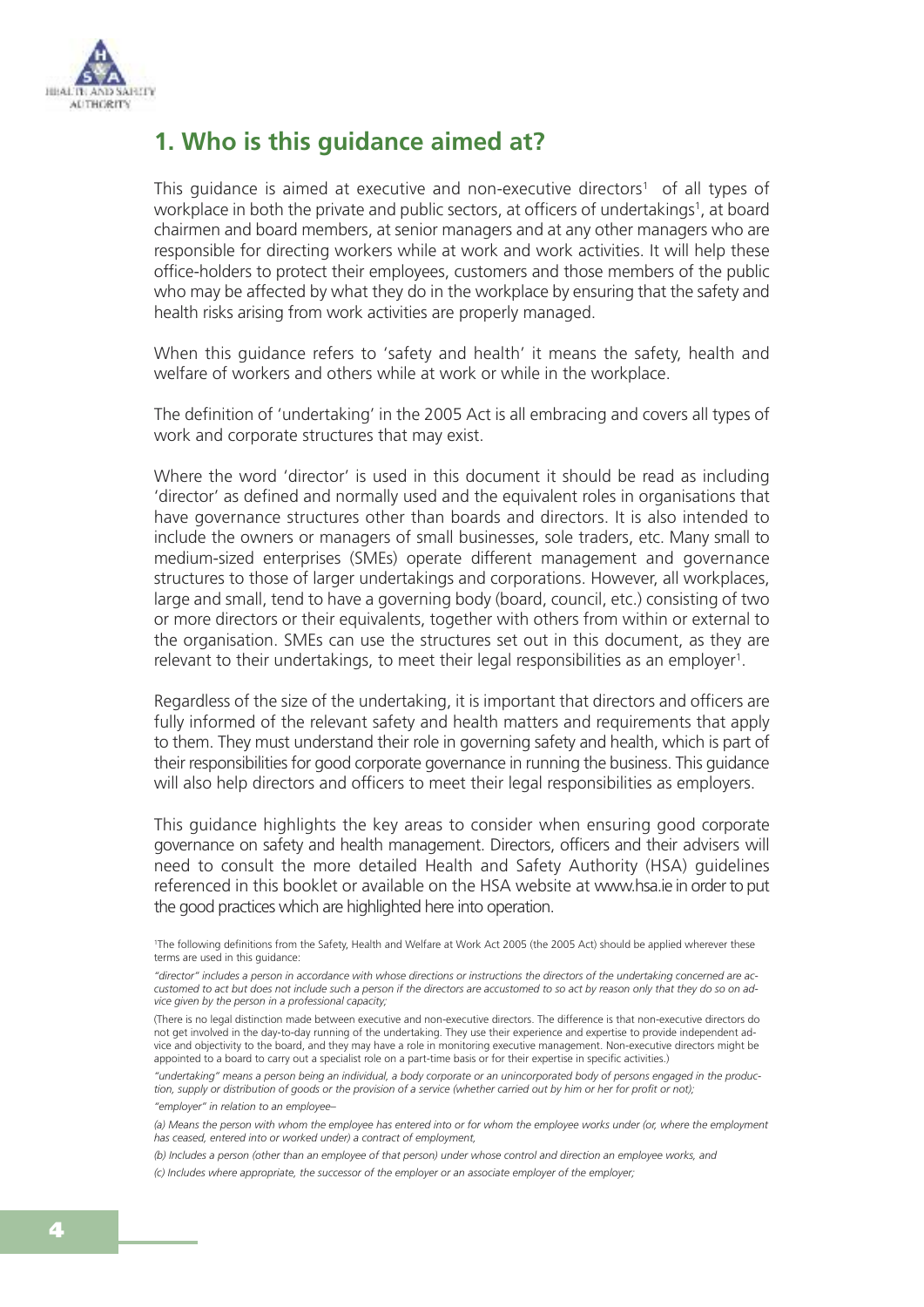

# **2. Why manage safety and health at work?**

This section sets out the main reasons why directors and officers of undertakings must manage safety and health.

#### 2.1 The liabilities of directors and officers of undertakings

The Safety, Health and Welfare at Work Act 2005 (the 2005 Act) sets out the duties of employers and their employees regarding safety and health. The 2005 Act puts duties of care on employers to manage and conduct their undertakings so that they are safe for employees. In turn, the 2005 Act requires that employees work in a safe and responsible manner and co-operate with their employer in order to comply with the law. The HSA's guide to the 2005 Act explains these responsibilities in detail (see references).

The definition of 'employer' as set out in the 2005 Act includes not only the person who has a contract of employment with an employee but also a person under whose control and direction an employee works. In many instances a director may be both an employer and an employee of the undertaking. The legal interpretation of a 'person' also covers the entity within which the work is carried out.

Specific attention is drawn to the provisions of section 80 of the 2005 Act, which relates to the liability of directors and officers of undertakings:

80. (1) Where an offence under any of the relevant statutory provisions has been committed by an undertaking and the doing of the acts that constituted the offence has been authorised, or consented to by, or is attributable to connivance or neglect on the part of, a person, being a director, manager or other similar officer of the undertaking, or a person who purports to act in any such capacity, that person as well as the undertaking shall be guilty of an offence and shall be liable to be proceeded against and punished as if he or she were guilty of the first-mentioned offence.

(2) Where a person is proceeded against as aforesaid for such an offence and it is proved that, at the material time, he or she was a director of the undertaking concerned or a person employed by it whose duties included making decisions that, to a significant extent, could have affected the management of the undertaking, or a person who purported to act in any such capacity, it shall be presumed, until the contrary is proved, that the doing of the acts by the undertaking which constituted the commission by it of the offence concerned under any of the relevant statutory provisions was authorised, consented to or attributable to connivance or neglect on the part of that person. (3) Where the affairs of a body corporate are managed by its members, subsections (1) and (2) shall apply in relation to the acts or defaults of a member in connection with his or her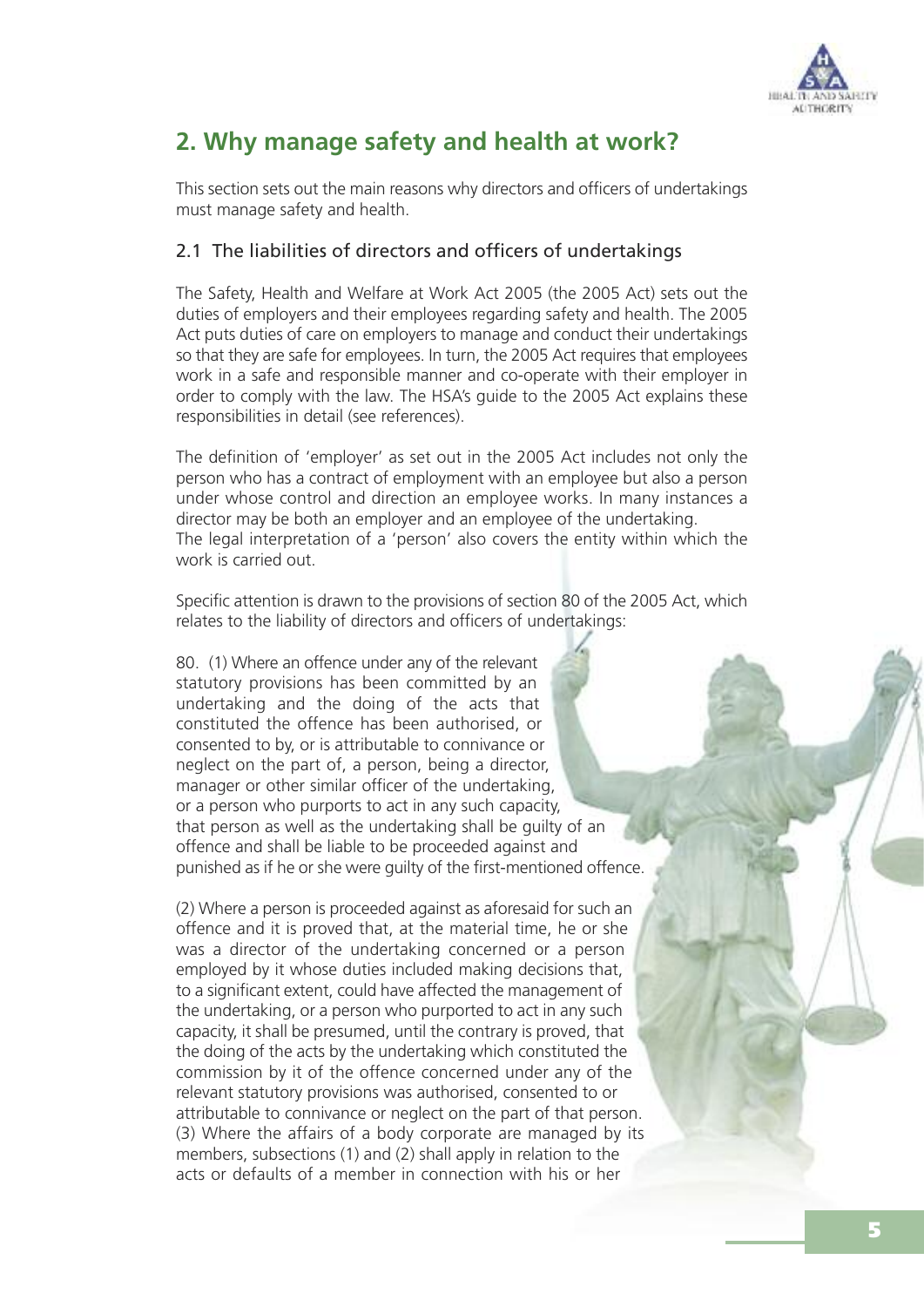

functions of management as if he or she were a director of the body corporate.

Under the 2005 Act responsibility for safety and health is placed directly on those in charge in the workplace. In other words, directors and managers who control the work being done must take on this responsibility.

The liabilities of directors and officers of undertakings under the 2005 Act depend on the role that both the board and the senior management team play in the undertaking. Boards of directors are responsible for good corporate governance and perform this task by setting corporate objectives and targets and taking strategic decisions on all business issues, including safety and health management. The regular day-to-day management, control and direction of the undertaking are the responsibility of the chief executive officer/managing director (CEO/MD) and his/her management team. For smaller undertakings these two groupings may be one and the same, i.e. the CEO/MD may own the undertaking, sit on the board and run the undertaking on a day-to-day basis as well.

The CEO/MD and the senior management team must follow the broad strategic directions on safety and health management set by the board. They must determine how the management of workplace safety and health should happen at the workplace interface and are responsible for ensuring that good practices are followed.

All directors and officers of undertakings who authorise or direct any work activities must understand their legal responsibilities and their roles in governing safety and health, upholding core safety and health values and setting good safety and health standards for their business. The most senior management in the organisation must ensure that all board members have a clear understanding of the key safety and health issues for the business and are continually appraised of the risks likely to arise. Whatever role directors play in the running of the undertaking, they must have, or ensure the availability to the undertaking of, the basic knowledge and safety and health competence that their role requires.

Directors may be prosecuted under the 2005 Act for failing to manage safety and health in the undertaking. Section 80 of the 2005 Act provides that a director, manager or other similar officer of the undertaking may be deemed to be guilty of the same offence as the undertaking if the doing of the acts that constituted the offence has been authorised, or consented to by, or is attributable to connivance or neglect on the part of the director. In such instances, for example, ignoring a safety and health issue could constitute neglect.

Section 80(2) states that if a person is proceeded against under that section then it is presumed, until the contrary is proved, that the breach or neglect was authorised by him/her. It is for the director or the manager to show that he/she did all that could be reasonably expected under the 2005 Act and was not negligent.

Anyone convicted of a serious breach of safety and health law could be fined up to €3m or face going to prison for up to two years.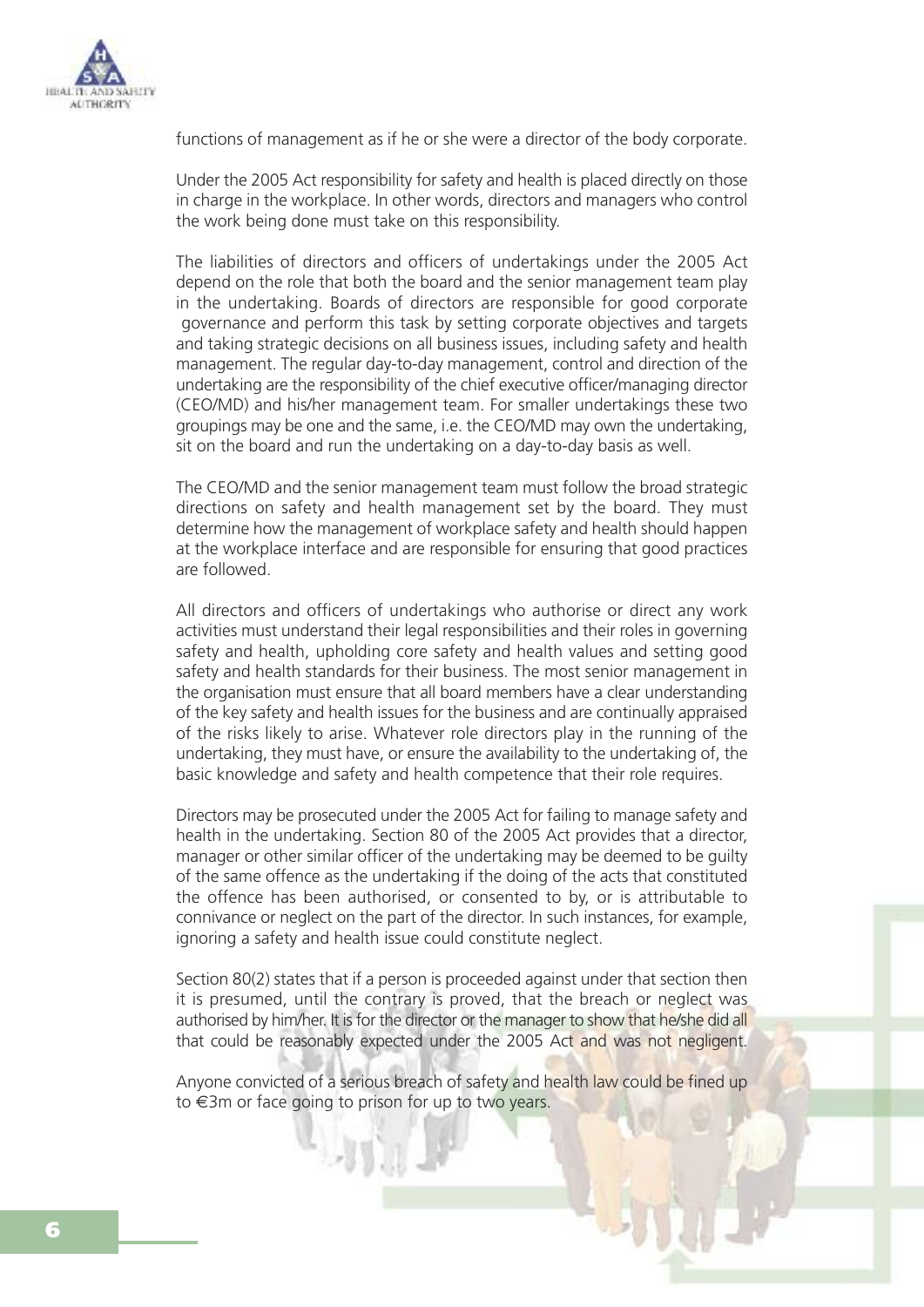

#### 2.2 Protecting your undertaking's reputation and assets

As well as complying with the law, directors will want to protect the reputation of their undertaking from the adverse publicity that a serious accident would bring. Directors and officers will also wish to avoid undue pressure from employees, trade unions and customers due to poor safety and health management, and the stigma and other consequences of a prosecution (criminal conviction, fines or prison).

An effective safety and health management strategy is a central component of a modern organisation's corporate social responsibilities and ensures that the undertaking does not lag behind others in its sector in this regard. There is also considerable evidence of the financial benefits to be gained from effective safety and health management such as:

- Increased productivity when using safe operating procedures
- Reduced insurance premiums
- Less sickness-related absences and training costs for replacement staff
- Better staff retention and morale

Avoiding the costs associated with poor safety and health management ensures that an undertaking's reputation and assets are protected.

Factors which lead to poor corporate safety and health accountability include:

- Failure of the board to take control
- Rubber stamping of management decisions on safety and health issues
- Lack of resources assigned to safety and health by the board
- Failure to have competent safety and health advice available, either internally or externally
- Failure to have adequate communication on important safety and health issues

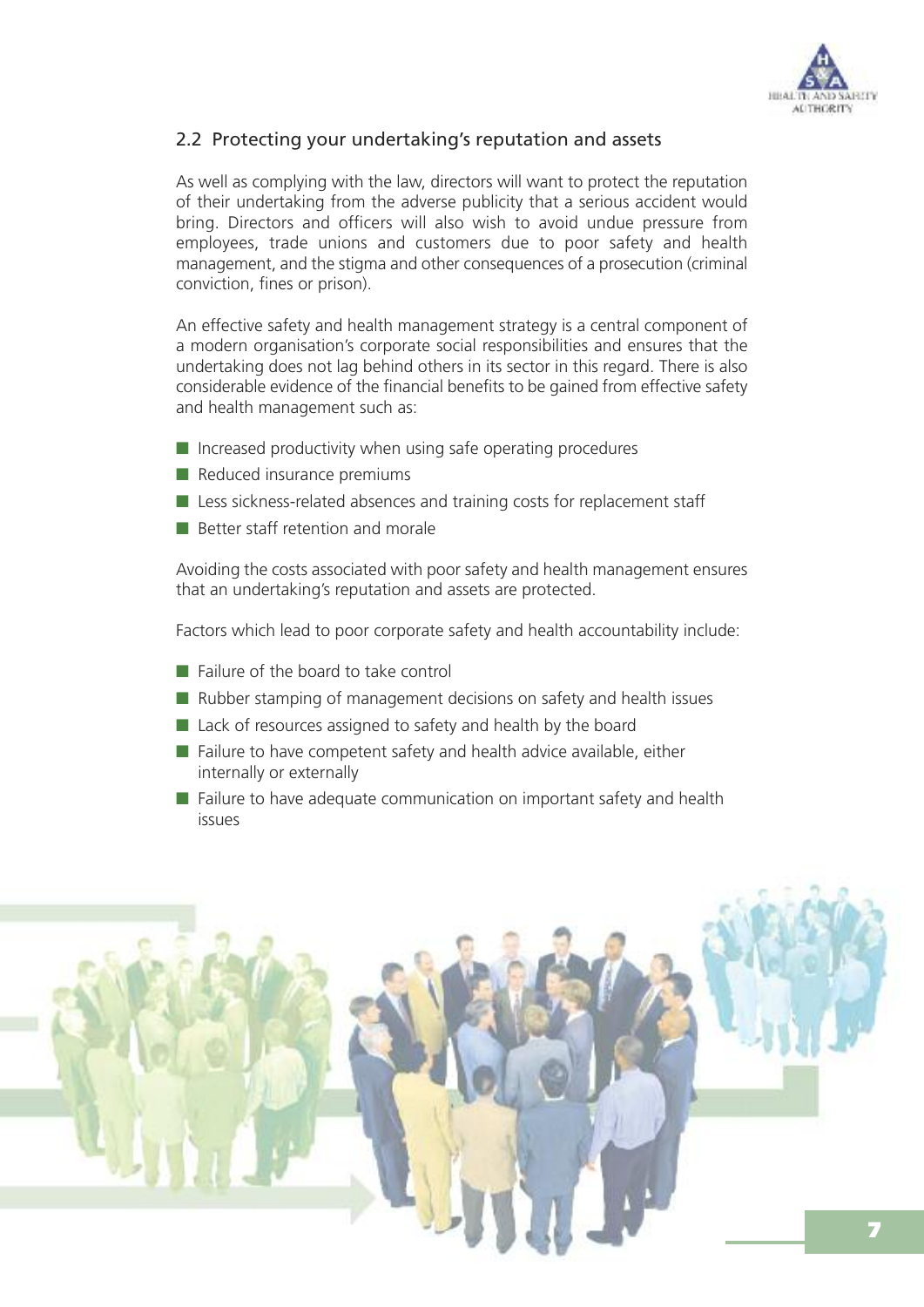

### **3. Creating a positive safety and health culture**

Directors and officers of undertakings who authorise and direct work activities are responsible for ensuring good safety and health as part of their corporate governance role and they must consider the following key elements when doing so:

- Their leadership role in establishing the correct safety and health direction
- The standards and objectives they set for management on safety and health
- The extent to which they give managers responsibility, accountability and support for safety and health management
- How they hold managers accountable for the safety and health responsibilities given to them
- How they oversee internal control for safety and health

In setting the strategic aims for the business, directors must have an understanding of the role that safety and health performance plays in the overall running of the business. In accepting corporate responsibility for safety and health, directors need to be proactive in developing a positive safety and health culture for the workplace(s) they control. Directors do this by:

- Ensuring that safety and health is an integral part of the management process
- Setting clear safety and health values and standards
- Thinking strategically about corporate safety and health responsibilities
- Being open and constructive about safety and health regulation
- Rewarding good safety and health behaviour
- Creating a culture of integrity about and responsibility for safety and health matters

Directors can exert considerable influence over the businesses they run, shaping the way things are done, determining how managers interpret safety and health policies and promoting a positive safety and health culture among the workforce. The employees' commitment to safety and health is influenced by their perception of 'your commitment to safety and health'. Visible and active support, strong leadership and commitment from all directors and senior managers are essential for successful safety and health management.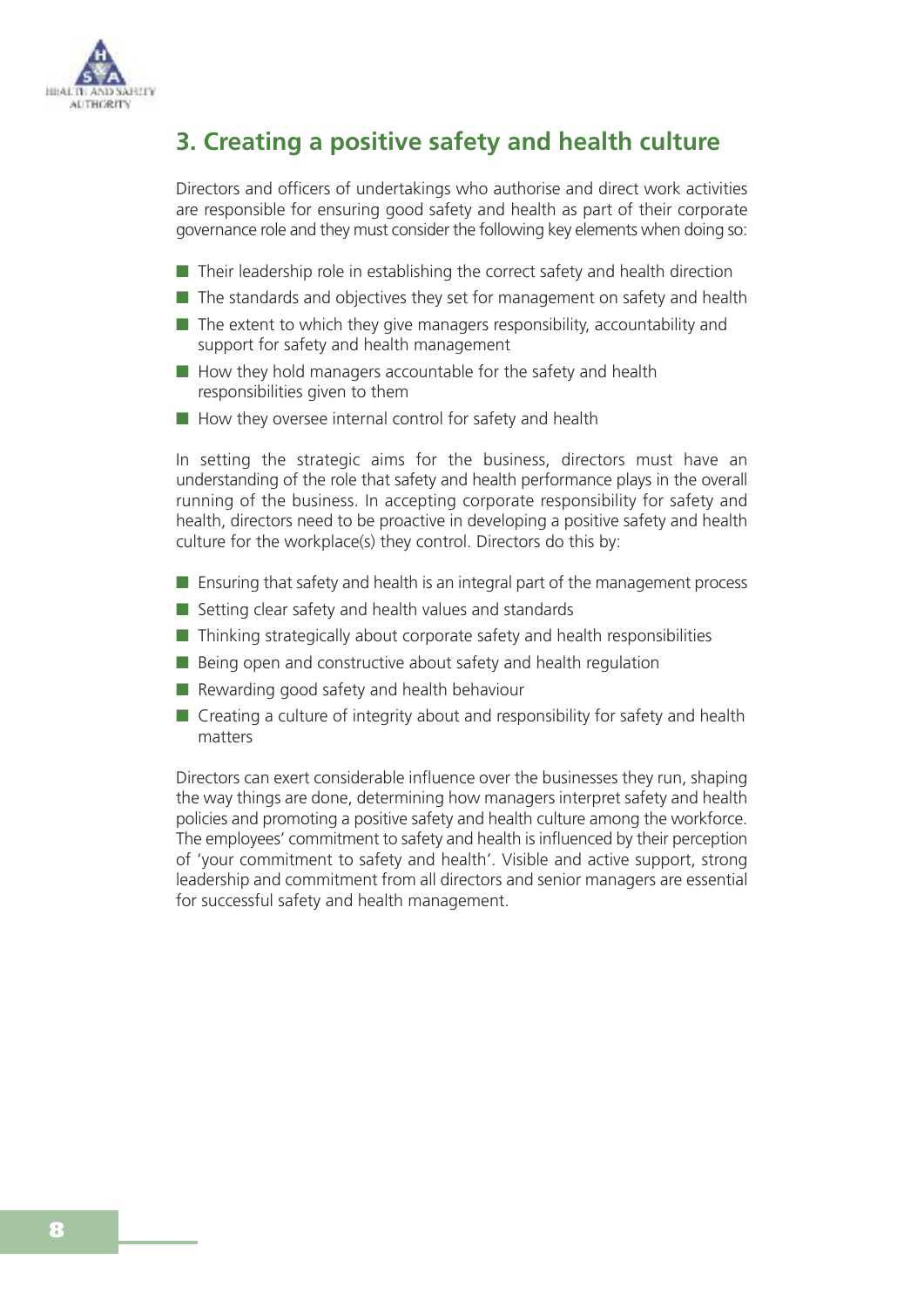

### **4. Organising safety and health**

#### 4.1 The importance of risk assessments and safety statements

Effective safety and health management starts with the carrying out of workplace-specific risk assessments, writing them down and implementing the improvements that they identify as necessary. These assessments are required by section 19 of the 2005 Act and must be included in the undertaking's safety statement and, where applicable, in the safety and health plans for construction sites.

All undertakings are required by section 20 of the 2005 Act to prepare a safety statement. The safety statement is the undertaking's organisational plan for safety and health. It sets out how safety and health is managed in the workplace(s) under the directors' control. The safety statement should be endorsed by the board as an illustration of its commitment to the statement's objectives and plans.

The preparation and implementation of these documents presents an opportunity to ensure the involvement of everyone in the safety and health of the undertaking. For this purpose, directors and their advisers can use the templates and guidance given in a range of HSA booklets (see references).

#### 4.2 Collective responsibility for directors and senior managers

The safety statement must set out the specific safety and health responsibilities of each management level within the undertaking and, in particular, how they will work together to ensure safety and health. Directors must also be given the authority to effect safety and health changes in the workplace(s) covered by the safety statement.

The safety statement must start with the safety and health policy. This policy is the undertaking's commitment to protect the safety and health of employees and others at the workplace under the director's control. This policy should be specific to each workplace in the undertaking – consult employees when it is being prepared and review it regularly, as necessary, including if there are changes in the workplace, workforce, organisation or method of work, articles or substances used at work etc. Directors should have a clear understanding of what the safety and health policy covers and should formally accept it as company policy. Then the board, and its senior management team, must ensure that all their business decisions reflect the policy as set out.

The policy should be open to examination at board level to ensure that it is sufficiently robust to cover the safety and health risks posed by the undertaking. The board should be responsible for driving the safety and health agenda, understanding the risks and opportunities associated with safety and health and any matters that might affect safety and health.

The knowledge, training, experience and safety and health competence that directors require to carry out this role and to meet their legal responsibilities will depend on the safety and health risks posed by the undertaking.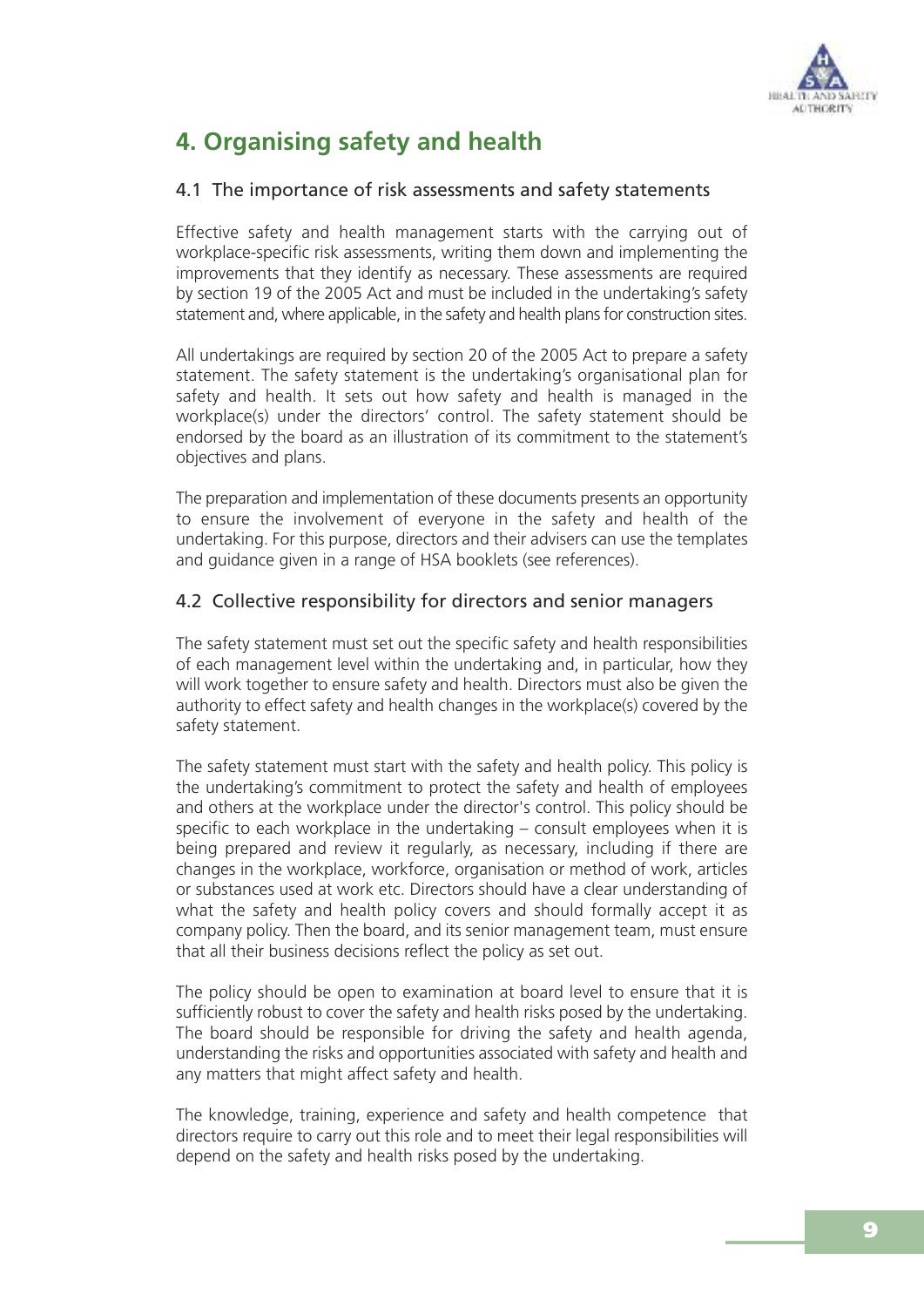

It is important for the board to remember that, although safety and health responsibilities can and should be delegated to senior managers, the legal responsibility for safety and health rests with the employer. Each director and senior manager must accept his/her individual role in providing safety and health leadership for the undertaking. Strong leadership is vital in delivering effective safety and health risk control. Everyone in the undertaking must believe that the board is committed to the continuous improvement of safety and health performance and must know what its expectations are of them and how they should deliver what is expected of them. By involving all staff in the development and maintenance of safety and health, the issue of safety and health becomes everyone's business.

The key tasks that board members should carry out in ensuring that they accept collective responsibility and meet their legal safety and health obligations include:

- $\blacksquare$  Reviewing and, where appropriate, endorsing the safety statement when prepared by the senior management team
- Receiving regular reports on progress, performance and implementation of safety and health plans
- Ensuring sufficient resources are made available to achieve and implement these safety and health plans
- Ensuring that the senior managers and the workforce are actively involved in the management of safety and health
- Developing a communications plan to show the board's commitment to its safety and health policy
- Making sure the necessary organisational structures exist to ensure that safety and health is properly managed
- Keeping aware of all matters in relation to safety and health, especially major incidents and changes in legislation
- Ensuring safety and health audits are undertaken to monitor all aspects of safety and health policy implementation

In ensuring collective responsibility among senior managers, the board must ask the following key questions:

- Do you involve all your staff in issues that affect their safety and health?
- Do you provide daily safety and health leadership in the areas you control?
- Have you allocated responsibility and authority for safety and health to specific people in your department/unit – are they clear on what they have to do and what they are to be held accountable for?
- Do you have sufficient information about the risks your staff are exposed to and the preventive measures they must take?
- Do you consult and involve your staff in key decision-making on safety and health issues?
- Do you have a safety committee for this purpose and do you facilitate the selection of safety representative(s)?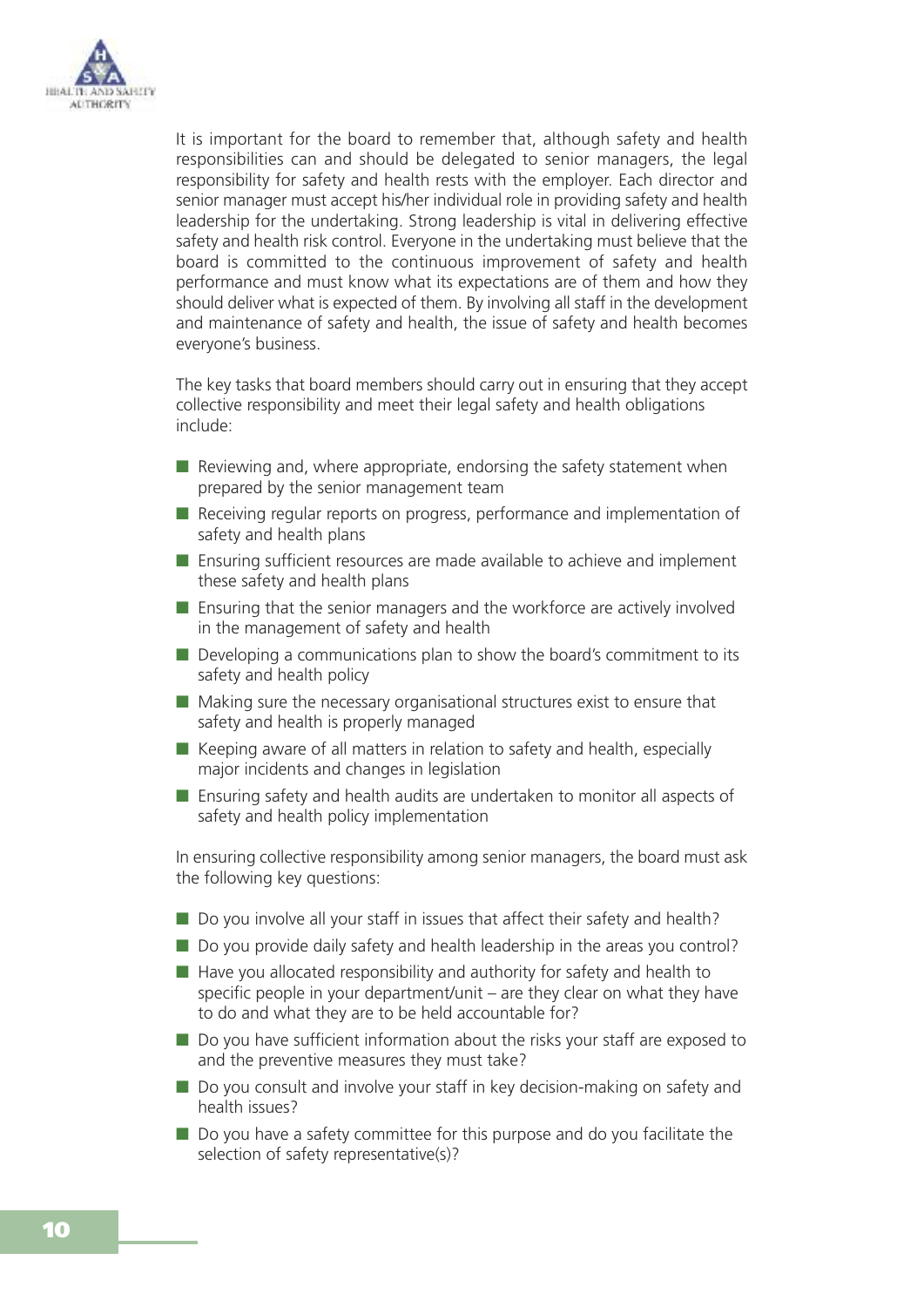

#### 4.3 Setting the best standards

Establishing a positive safety and health culture is a key to good performance. This culture should be driven from the top. The board and its directors should take ownership of key safety and health issues and be ambassadors for good safety and health performance within the undertaking by upholding core values and standards. A visible level of involvement from directors will help influence attitudes and behaviours throughout the organisation. The board should be clear on the safety and health standards they expect. The chairperson and CEO/MD should play a key role in setting these safety and health standards in a culture of openness and as part of a drive for better performance.

Undertakings make many decisions which have safety and health implications and in making these decisions boards and directors must take into account the safety and health issues arising, for example when investing in new plant, replacing safety critical plant in high hazard workplaces as necessary, and when assessing premises, safety critical processes and products.

Being proactive on safety and health management involves carrying out risk assessments for all existing and new work processes and putting in place appropriate corrective actions when issues are identified. Paying particular attention to safety critical processes is paramount. When undertakings take on new workers they must check to ensure they are competent to do their work safely and to identify whether they need safety and health training. These functions are normally the responsibility of senior management. By applying business logic to the assessment process, managers will identify the most appropriate safety and health control measures required.

Key questions the board must ask its senior management when setting the best standards include:

- Does this organisation have the right levels of safety and health expertise and competence?
- Is safety and health always considered before any new work is started or new work equipment is brought into use?
- Do you carry out risk assessments for all new work and for existing operations?
- $\blacksquare$  Do you involve the safety committee and the safety representative(s) in these assessments?
- Have you identified what work needs to be assessed?
- Have we reviewed our safety critical processes?
- How do you know our safety and health protection is good enough?
- Have you facilitated the selection of safety representatives?
- Do our safety consultation programmes and safety committee work effectively?
- Are our employees properly trained and do they attend the safety and health training provided by us? Do we evaluate the effectiveness of our training?
- Do we have adequate emergency plans for dealing with serious or imminent danger, for example for fires, process deviations, accidents?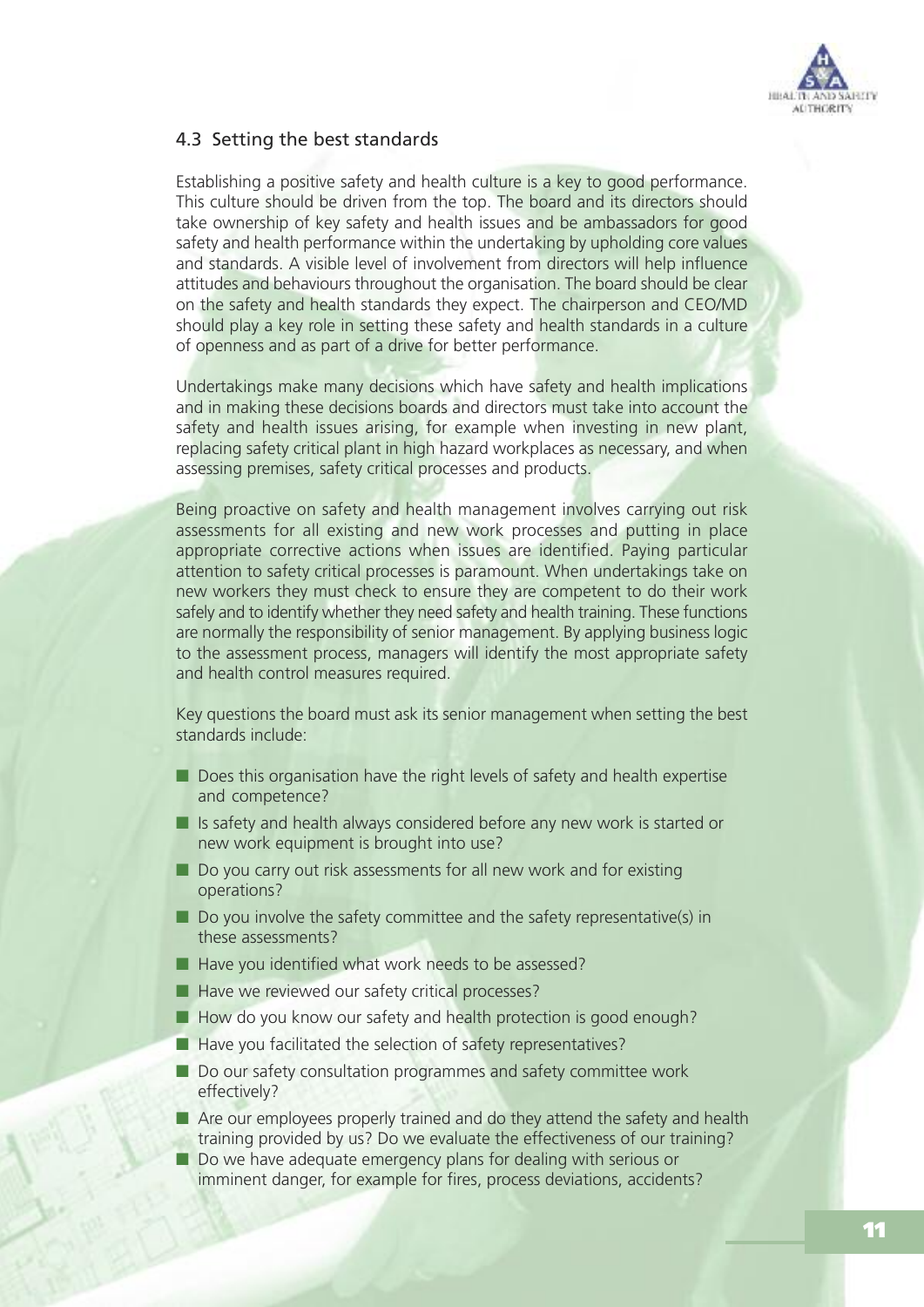

- Do we have adequate safety and health procedures in place?
- Do we review/audit our safety and health management systems on a periodic basis?

#### 4.4 Organisational structures

The board needs to integrate the safety and health governance process into the main corporate governance structures within the undertaking, including the activities of the board and its sub-committees. In some cases, the creation of a board sub-committee to consider safety and health may be required. This will depend on the safety and health risks posed by the undertaking. For example, the sub-committee could oversee the risk assessments carried out on safety critical processes, the implementation of the safety statement, the implementation of a new safety and health management system and any new key safety and health procedures for the undertaking. In short, the board must organise itself to meet its safety and health corporate governance obligations as efficiently and effectively as possible, having regard to the range and nature of the hazards and risks that may arise.

For all undertakings it is imperative that directors have a clear understanding and a basic level of competence in relevant safety and health matters, particularly in relation to their legal responsibilities as an employer.

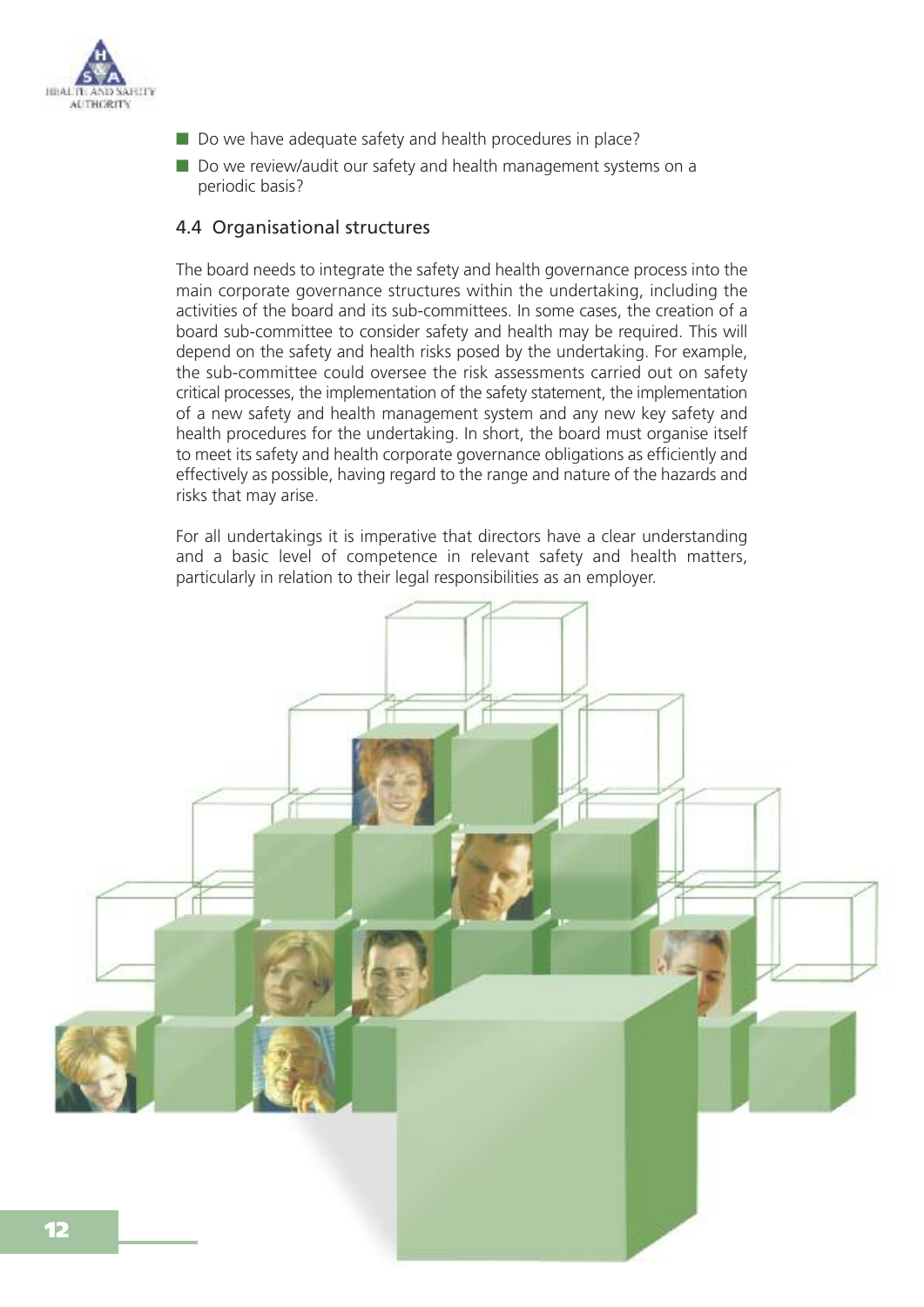

# **5. Carrying out safety and health monitoring**

#### 5.1 Implementing the safety statement

The board should set key safety and health management objectives and targets for the senior management team and ensure that its structures drive good performance. Key performance 'leading and lagging' indicators must be specific to the undertaking's needs and link in with the board's overall safety and health strategy. Leading or proactive indicators include:

- Carrying out work-specific risk assessments, and their extent and thoroughness
- Level of implementation of the safety statement
- Monitoring the appropriateness, replacement and maintenance of plant and equipment used for safety critical processes
- Development, implementation and performance of the overall safety and health management system, for example the extent and thoroughness of monitoring and auditing safety and health performance
- $\blacksquare$  Measurement of the safety and health culture of the undertaking

Lagging or reactive indicators include investigating accidents, chemical spills, lifting equipment failure, safety-implication incidents and safety-related reports and representations.

The safety and health organisation plan should be detailed in the safety statement and should include risk assessments. The legal requirement for carrying out risk assessments includes an in-built improvement programme. Therefore the successful implementation of the undertaking's safety statement will help to ensure the safety and health of its employees and others who may be affected by its work activities.

To implement the safety statement properly, the undertaking must put in place an efficient monitoring system, suited to its needs. This system must ensure that everyone in the workplace knows what is expected of them. It should set the ground rules which all must follow to comply with their legal responsibilities. Most successful undertakings now want to do much more than the minimum required and strive to have safety and health rules which ensure they have no accidents and continue to improve. This approach ensures that the undertaking is, and will continue to be, a business success.

#### 5.2 Assessing safety and health performance

The board should ensure that the safety and health risks generated by the undertaking are managed and controlled adequately and that a framework is established to ensure compliance with its core safety and health standards. It is important that the board's governance structures enable management systems, actions and levels of performance to be challenged. Assessing how internal control procedures work is a key part of senior managers' responsibilities.

In order to ensure that the undertaking's safety and health responsibilities are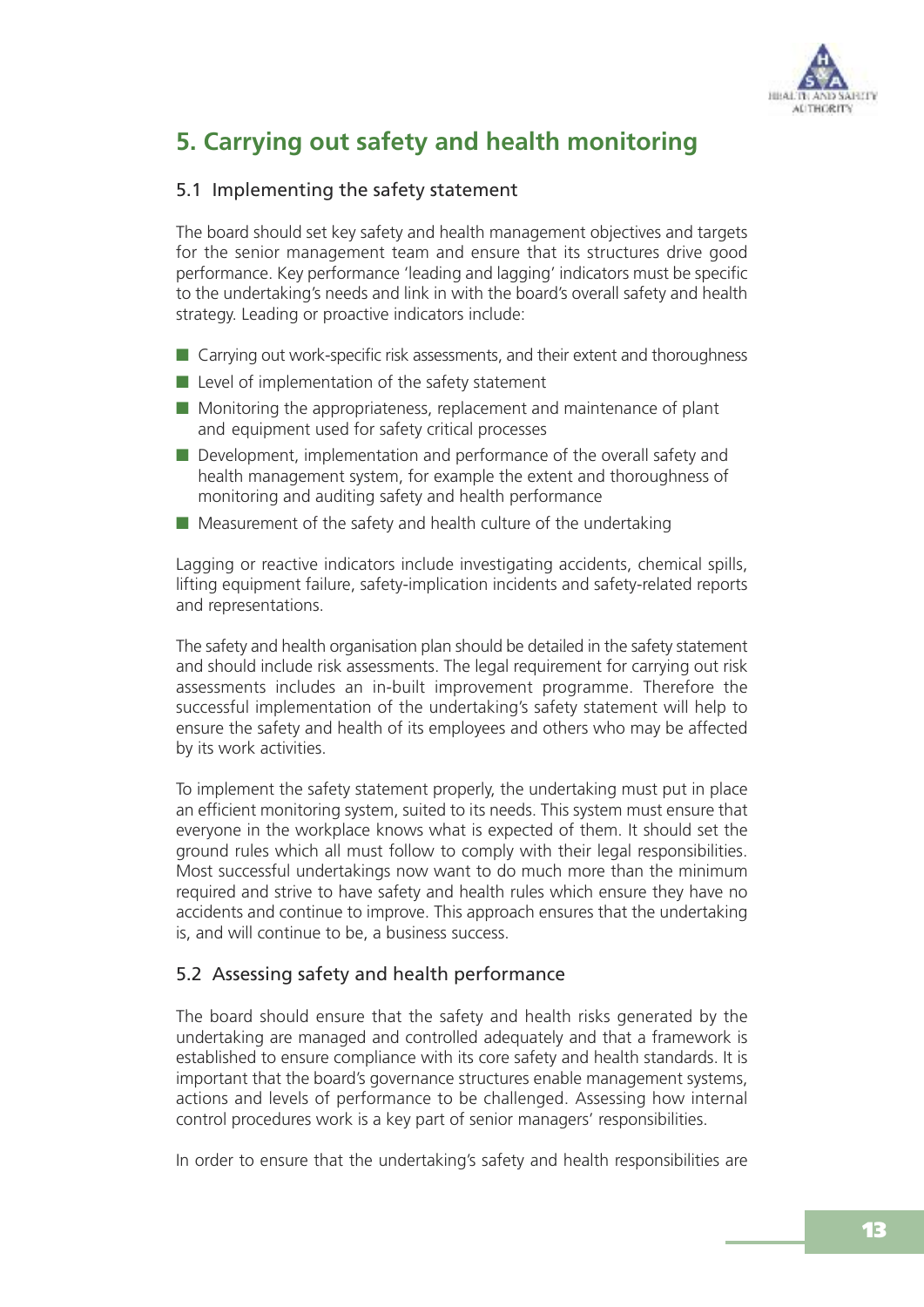

properly discharged, directors must ensure that they review their safety and health performance on a regular basis. The board and the senior management team should have an agreed plan on how this is done. The board must be assured that its management team is doing, at a minimum, what the law requires and, in addition, that its safety and health management system continues to operate to best standards. Reviewing safety and health performance ensures that the undertaking's safety and health risk management system remains up to date and effective.

The following list of questions will help the board and its senior management team to judge the level of safety and health monitoring and auditing being carried out:

- Do we reward excellence in safety and health?
- When did we last review our safety statement and our safety and health policy?
- Are we committed to continuously improving our safety and health performance?
- Do we monitor the performance, maintenance and integrity of safety critical plant, equipment and processes?
- Do we know how well we perform on safety and health issues?
- Are we as directors kept informed by our senior management team of our safety and health performance?
- Do we comment on safety and health performance in our annual report, where relevant?
- How do we know if we are meeting our own objectives and standards for safety and health? Are our risk controls good enough?
- Do we have an active monitoring system in place for safety and health critical issues?
- How do we know we are complying with the safety and health legislation that applies to our business?
- Do our accident or incident investigations uncover all the underlying causes – or do they stop when we find the first person that has made a mistake?
- Do we have accurate records of injuries, ill health, bullying complaints, accidental loss etc.?
- Do we as directors get reports on our safety and health failures?
- How do we learn from our mistakes and our successes?
- Do we carry out safety and health audits regularly, as necessary? If we do, what action do we take on audit findings?

0 220 230 270 250

■ Do these audits involve staff at all levels? Do we involve our safety representative and safety committee, where it exists, in the audits?

IO.

30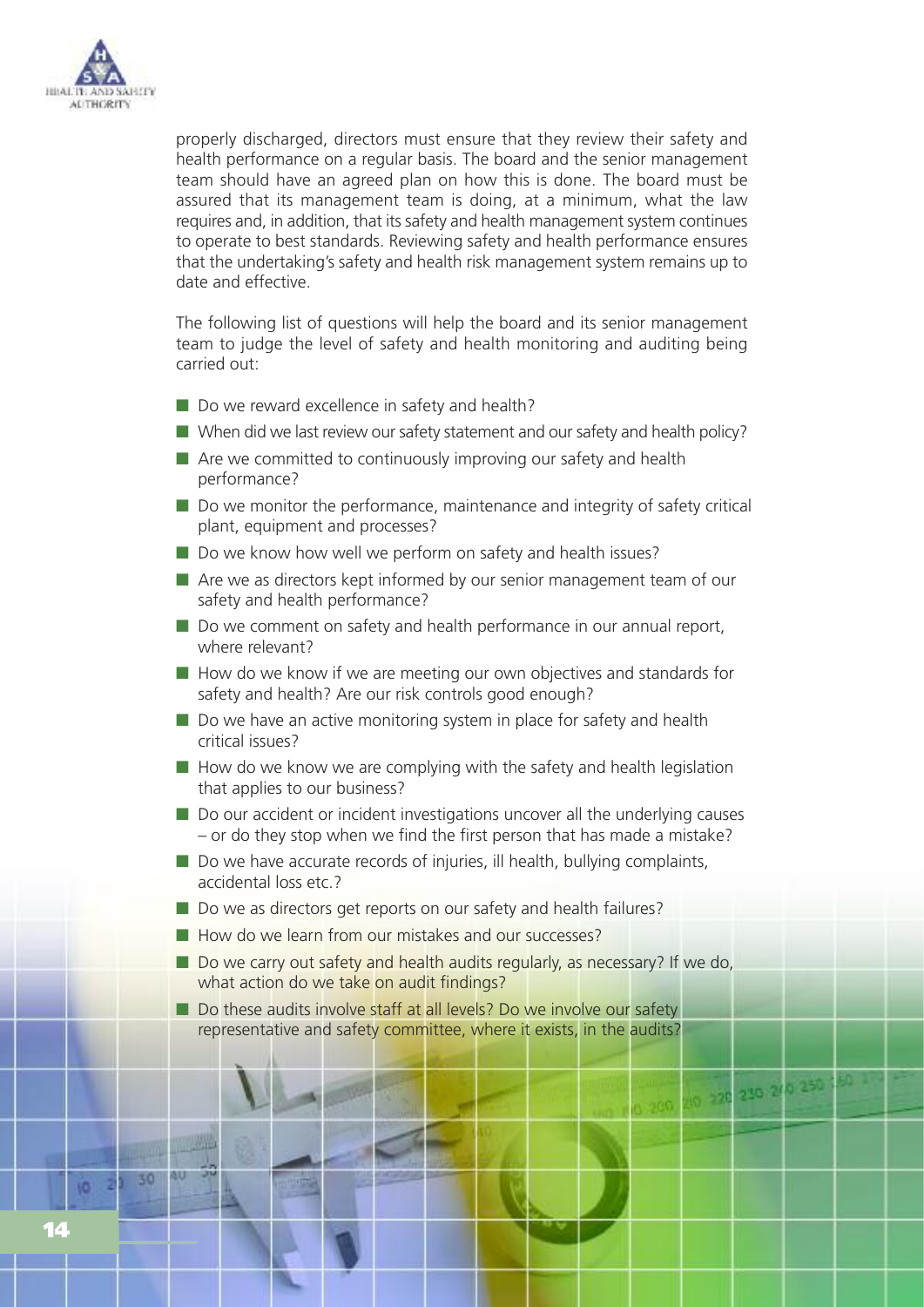

#### 5.3 Directors' roles and responsibilities for safety and health

All directors should understand their legal responsibilities. Their roles should be supported by formal, individual terms of reference. Depending on the size, scale and nature of the undertaking's activities, and the potential hazards and risks arising, it may be prudent to nominate a director to oversee and co-ordinate the safety and health governance process. It should be noted that the establishment of such a role does not dilute other directors' safety and health responsibilities. Areas where this might be appropriate include 'Seveso' major accident hazard premises, the pharmaceutical and chemicals sector, construction, utilities and mining and quarrying. Having regard to the safety and health risks that the undertaking poses, this role could be discharged on an executive or non-executive basis. For example, where safety critical plant is used and the consequences of loss of integrity could be severe for the undertaking the role should be carried out by a person with the competence to fulfil the role and meet the responsibilities. Whoever is assigned to this role must have a clear understanding of what is expected of them and should receive the necessary safety and health training to be comfortable with the responsibilities.

The person nominated may chair the safety and health sub-committee of the board, where one exists. Such nomination will not mean that the board's general safety and health responsibilities are delegated to one person. However, such nominees should have the responsibility of ensuring that safety and health risk management issues are properly addressed at board level and throughout the organisation as a whole. He/she will also keep the board informed of the relevant safety and health issues, levels of performance etc.

A significant way of demonstrating the board's commitment to safety and health management is for the nominated 'Safety and Health Director' to take a personal interest in monitoring safety and health performance. He/she should talk to the workers and their safety representative(s) about safety and health issues on the floor and set a good example by obeying in-house safety and health rules, for example by wearing a hard hat and other personal protective equipment while on site. He or she can look for evidence of the practical working of the board's safety and health policy and ensure that discussions on this issue at board meetings are focused and effective. He/she could also liaise closely with the undertaking's safety committee, where one exists.

地理信诺语言规

白頭 春



**15**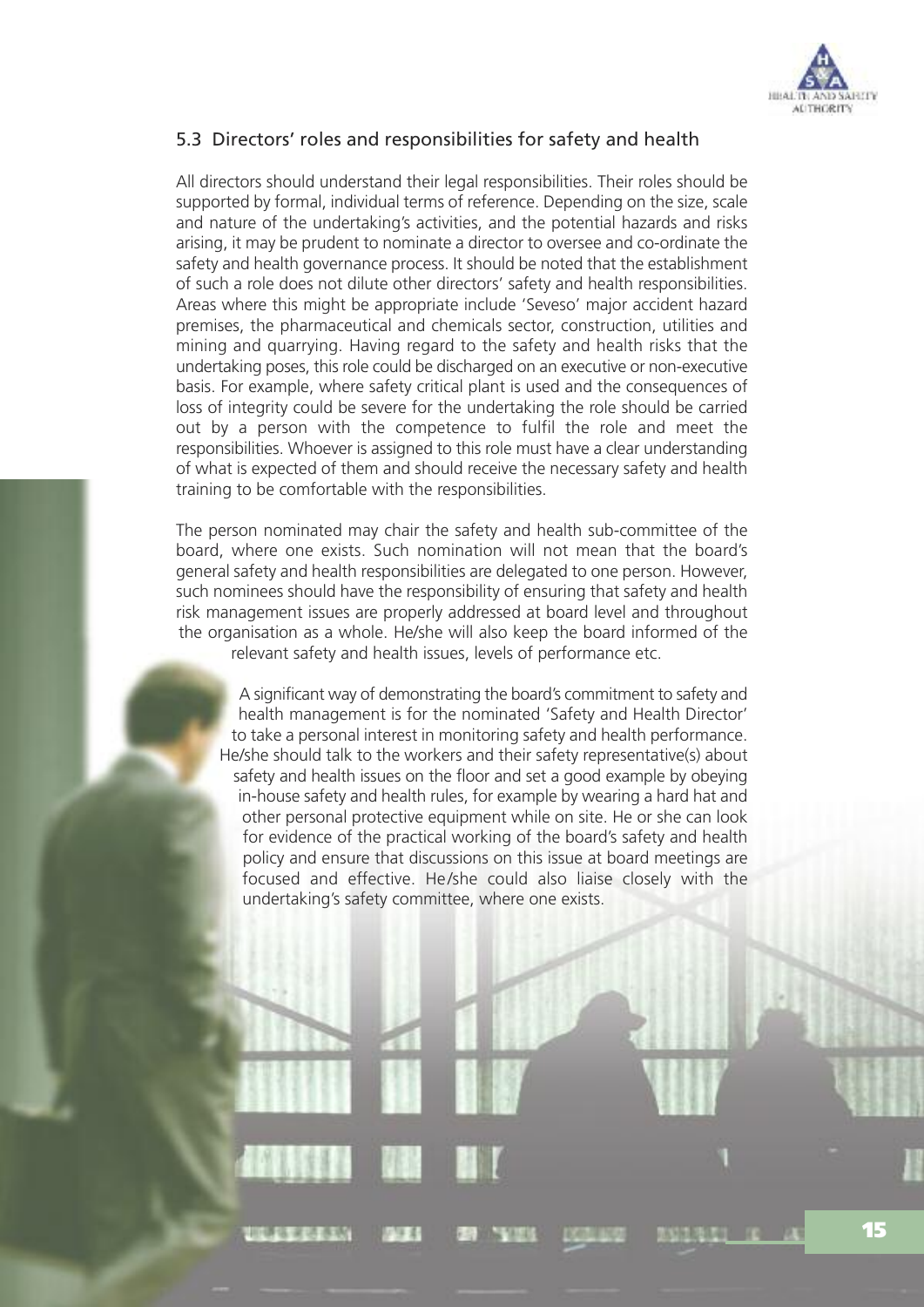

#### References

The HSA has several publications which give detailed guidance on safety and health management for specific sectors and work activities. Most are available for free download from the Authority's website at www.hsa.ie. The main ones are:

- 1. Guide to the Safety, Health and Welfare at Work Act 2005
- 2. HSA Guidance on Workplace Safety and Health Management
- 3. HSA Guidance on Safety Statements and Risk Assessments
- 4. HSA Guidance on Safety Representatives and Safety Consultation

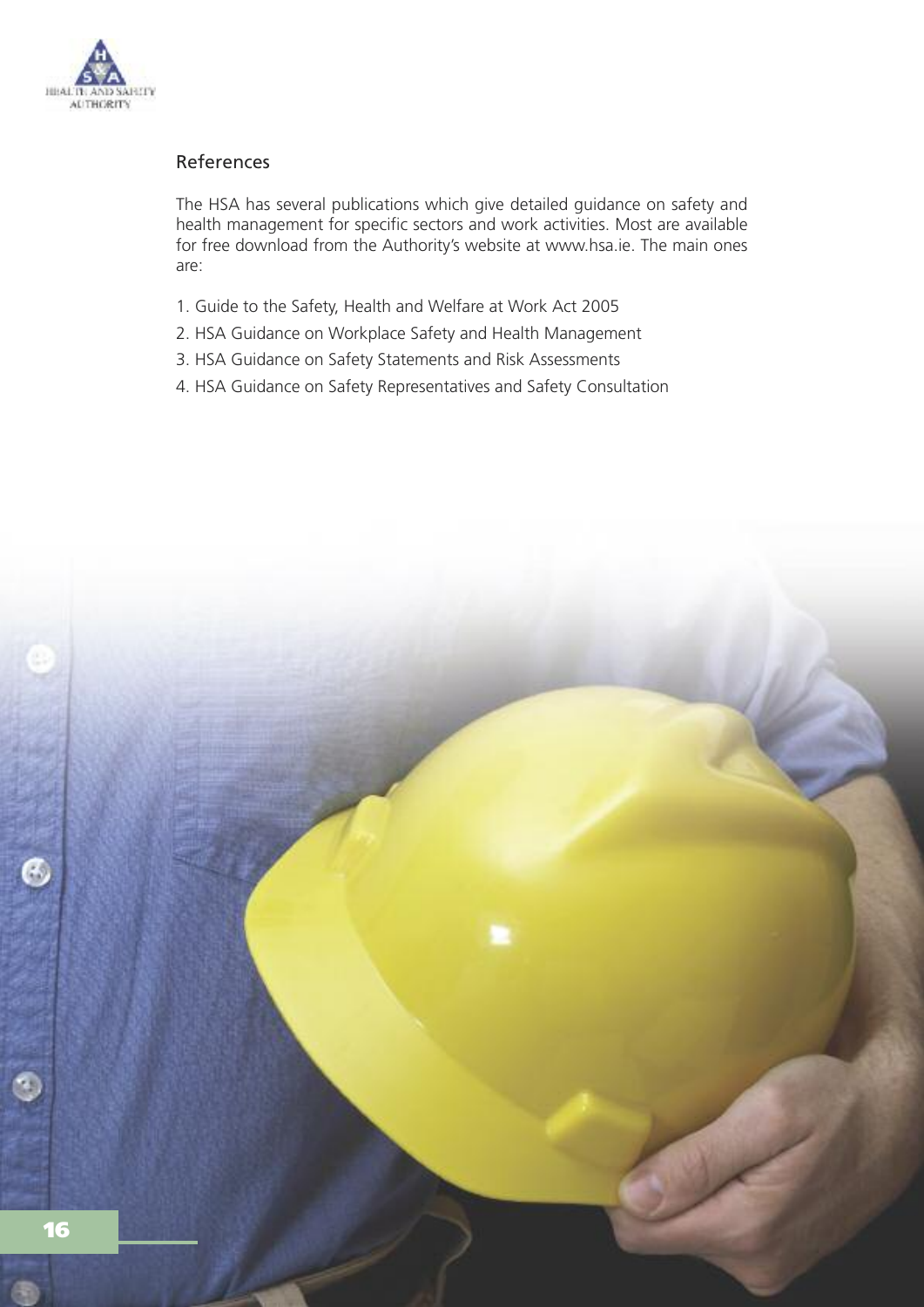